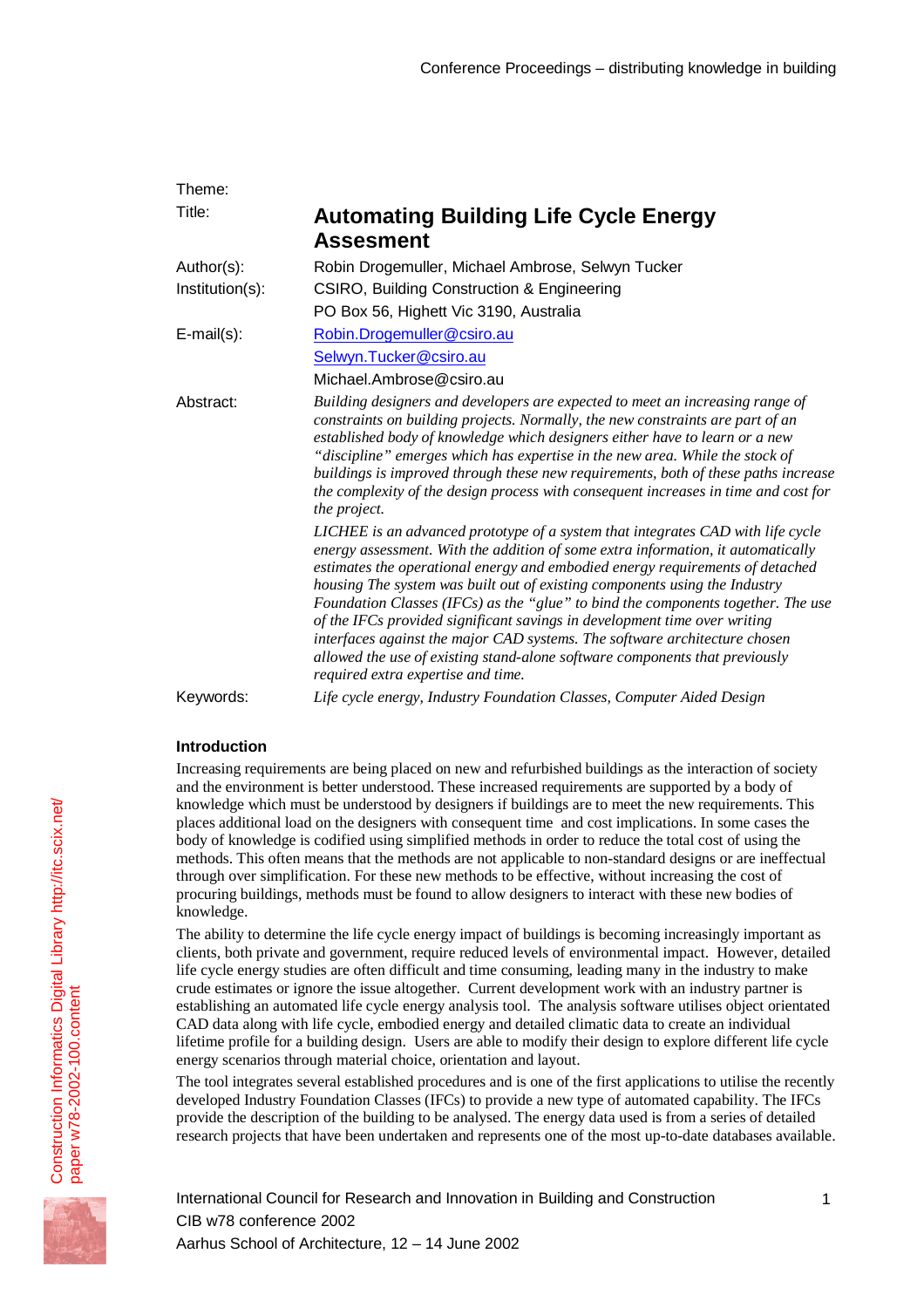This paper describes a possible approach to life cycle energy analysis through the LICHEE system which accurately analyses a house design and produces a detailed report of building elements, materials, operational energy, embodied energy and life cycle energy to create on overall lifetime energy picture of the design.

## **Industry Foundation Classes (IFCs)**

One of the promises of the International Alliance for Interoperability and the IFCs is to provide a single method for exchanging data about buildings. The other major promise is to provide rich, structured information about the building – a building model. Both of these promises were fundamental to the development of LICHEE. Without these two promises the development of this system would not have been possible or been able to show adequate return on the cost of development.

One of the great disadvantages of many life cycle assessment procedures for buildings, or other assessment methods requiring analysis, is the need to quantify and enter data about a building into the assessment process. This can be very time consuming and as a design progresses the updating of data and tracking of changes can become onerous and error prone. Consequently, many methods are not used unless the owner/client explicitly requests their use.

Automation of data entry and utilisation of existing sources of information are of key importance if life cycle assessment is to be generally adopted. The currently emerging generation of object-based CAD systems offer an avenue for this data transfer. Traditionally, CAD drawings have been simple line representations of a building with no associated information as to what the lines actually represent, that is, walls, windows, roofs, etc. However, object orientated CAD systems do contain such information and provide the opportunity to develop automated analysis software.

Currently, assessments against NatHERS are required in a number of Australian states. These assessments are performed by qualified personnel and will mean a delay of one day in finding out if the house meets the requirements. LICHEE performs a NatHERS assessment as well as an embodied energy assessment in less than 30 seconds. This allows the designer to rapidly iterate towards a solution.

The Industry Foundation Classes (IFCs) currently being developed and implemented world-wide for information exchange from proprietary CAD systems is the future of data transfer platforms. The IFCs are a set of data exchange specifications that represent objects that occur in constructed facilities (including real things such as doors, walls, fans, etc. and abstract concepts such as space, organization, process etc.). These specifications represent a data structure supporting an electronic project model useful in sharing data across applications and were adopted in the LICHEE system.

Each specification is called a 'class'. The word 'class' is used to describe a range of things that have common characteristics. For instance, every door has the characteristics of opening to allow entry to a space; every window has the characteristic of transparency so that it can be seen through. Door and window are names of classes and these classes are termed Industry Foundation Classes or IFCs. The major advantage of utilising IFC technology is that it allows analysis of drawings produced from any IFC compliant system. Many of the major CAD vendors are moving towards IFC compliance. Identification of every object in a CAD drawing by class allows analytical software calculating building performance measures such as embodied energy and operational energy to obtain almost all of the desired characteristics directly from the CAD drawing.

### **Life Cycle Assessment**

Life cycle assessment attempts to assess the impact on the environment of any product (including buildings) from "cradle to grave", i.e. from obtaining the raw materials from which the product is created to its disposal at the end of its life. The most significant impact is usually in the use of energy and its resultant greenhouse gas emissions (mostly  $CO<sub>2</sub>$ ), with the life cycle aspect including the energy to create the product and operate it throughout its life. A full life cycle assessment includes all emissions rather than just energy and greenhouse gas emissions, including the impacts of pollutants released to the air, water and land during creation and operation.

To be able to quantify environmental impacts resulting from the construction of a building, the quantities of materials must first be estimated through a process of disaggregation to a level of detail which allows for the separation of components into their principal materials. Impact intensities of each material can then be multiplied by the quantities of individual materials and the products aggregated to obtain the total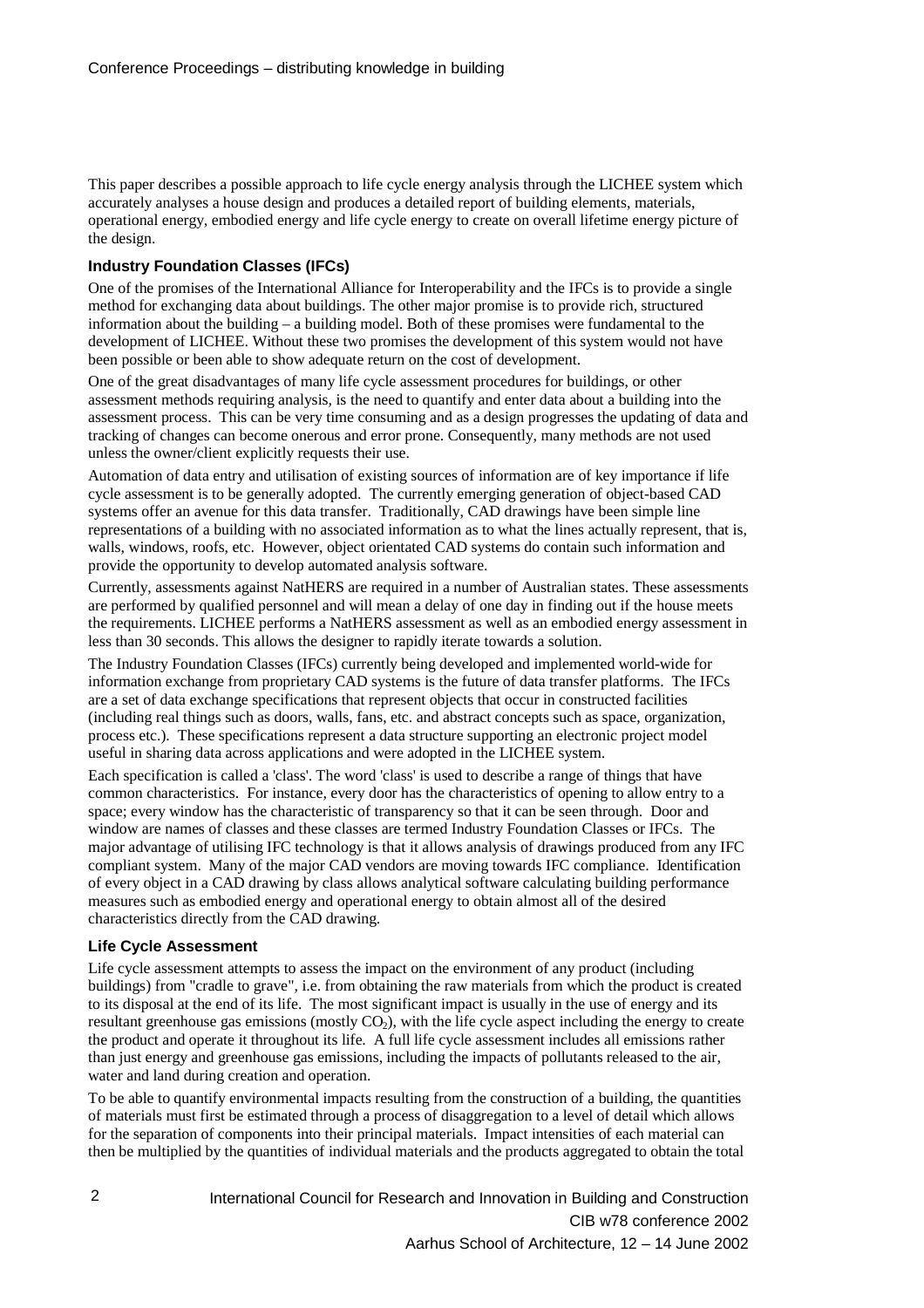for each material, element or whole building. Consistent and reliable databases of intensities are an essential part of any life cycle assessment and it is usually where the majority of work is concentrated. A database of energy intensities has recently been derived from input-output tables and other national and international studies and is used within this study to demonstrate the principle of life cycle assessment.

Lifetimes of the materials chosen can significantly affect the total environmental impacts through materials and components having to be replaced at intervals throughout the life of a building. Thus the life cycle approach requires estimation of durability capabilities of building materials which affect the repair and replacement regimes of the components of a building. The failure of some material requires replacement of other materials which have not reached the end of their useful life. Life cycle models must include provision for such replacements to give the correct overall environmental impacts of a building over its whole life.

The life cycle operating energy requires calculation of the annual energy consumption (or environmental impact) using a reliable and proven energy evaluation technique. The operating energy calculations require knowledge of material properties such as heat transfer rates to estimate heating and cooling requirements of a building. The calculated energy of construction, operating energy and life cycle replacements and maintenance are then combined to estimate the life cycle energy. Results are usually presented as performance indicators to readily analyse and assess the impacts.

A life cycle assessment of building energy is thus a comprehensive approach which demands knowledge of construction such as quantities of materials combined with many properties of materials such as embodied energy, durability, and heat transfer characteristics. Any practical approach to life cycle energy estimation requires a fully integrated system which can be readily invoked by a user to compare alternatives. The first requirement is to obtain the relevant information from the drawings / plans for a building.

## **Life Expectancy & Durability**

The life expectancy of building components is a key aspect of environmental indicators as all buildings require maintenance and refurbishment after construction. Estimating the actual life expectancy of a building component and associated materials is not necessarily the same as the component and materials possible life expectancy which is determined through their durability. Other life expectancy factors often interact with a component to shorten their life expectancy.

The effective durability of materials is usually controlled by the building components they are associated with and/or the building itself. For example, aluminium windows are made up of extruded aluminium for the frame, glass, weather-stripping and gaskets and window hardware (locks and latches), as shown in Figure 1. Each material has their own individual life expectancy, but some are reduced by the life expectancy of another critical material, while the component itself may have its overall life expectancy reduced by the life expectancy of the building it is installed in.



**Figure 1: Components of an Aluminium Window**

Table 1 shows the four main materials in an aluminium window and their relative life expectancies. The effective life expectancy of the window is determined by the life expectancy of the aluminium frame which is considered to be a critical material, that is, once it fails and requires replacement all other materials will also be replaced regardless of their condition. Thus, if this window is installed into a building with an 80 year life expectancy it can be assumed that the window will be replaced twice, once at the 30 year mark and again at 60 years.

International Council for Research and Innovation in Building and Construction CIB w78 conference 2002 Aarhus School of Architecture, 12 – 14 June 2002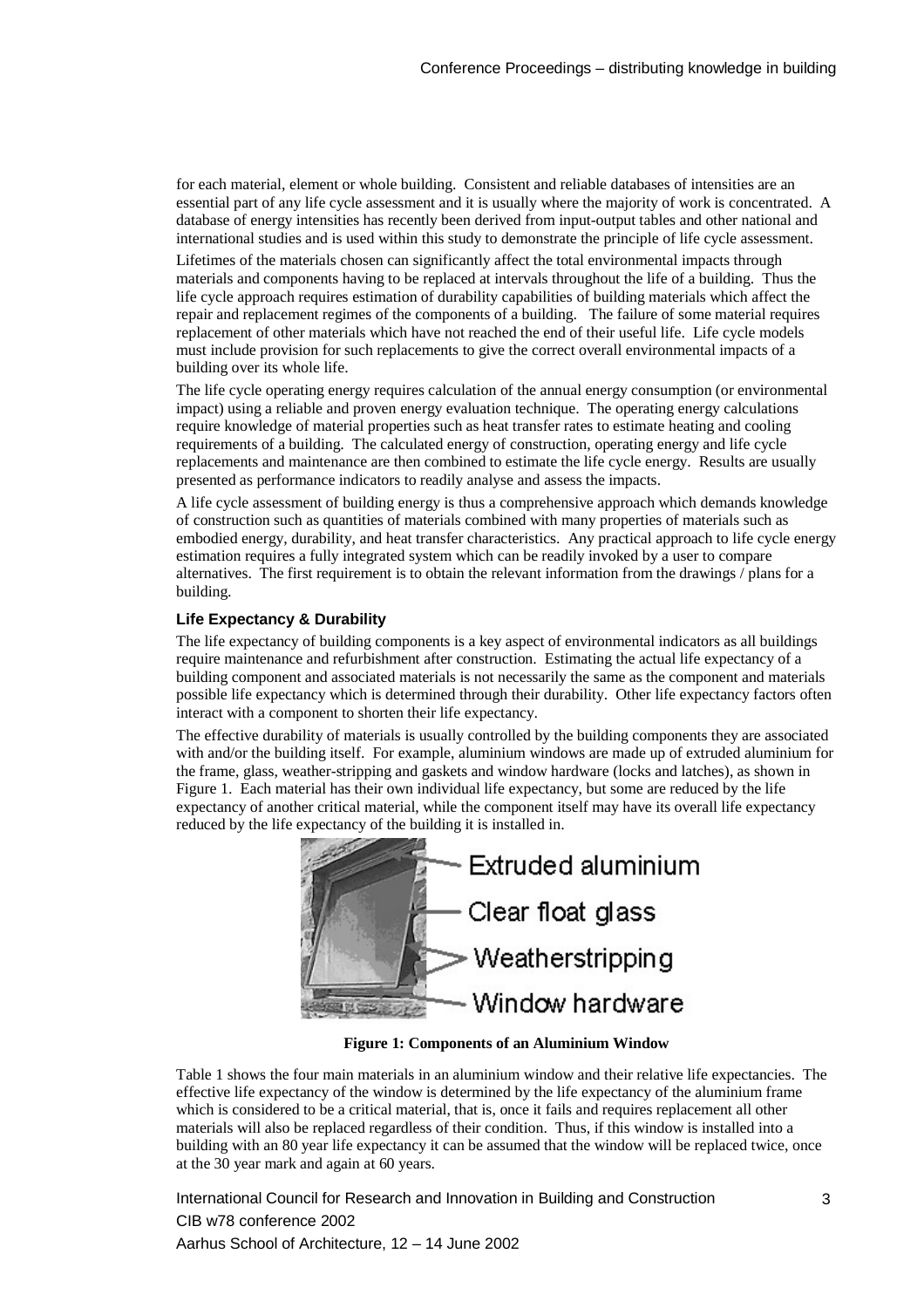During the life time of the window maintenance procedures are carried out which see the weatherstripping and window hardware replaced every ten years or seven times over the life of the building. The glass in the windows has a long life expectancy, but because it is replaced when the frame is replaced, its life expectancy is reduced to that of the frame and is also replaced twice over the building's life. This reduction in life expectancy can be expressed as a percentage of durability effectiveness.

| <b>Component - Aluminium Window</b> |                            |                                      |                                    |  |
|-------------------------------------|----------------------------|--------------------------------------|------------------------------------|--|
| <b>Materials</b>                    | Life expectancy<br>(years) | <b>Replacements over 80</b><br>vears | <b>Durability</b><br>effectiveness |  |
| Extruded aluminium                  | 30                         | ာ                                    | 89%                                |  |
| Clear float glass                   | 100                        |                                      | 27%                                |  |
| Weather<br>stripping/gaskets        | 10                         |                                      | 100%                               |  |
| Window hardware                     | 10                         |                                      | 100%                               |  |

**Table 1: Durability Effectiveness of an Aluminium Window**

From Table 1 it can be seen that the aluminium frame has a durability effectiveness of 89% as it is affected by the 80 year life expectancy of the building which reduces the second replacement window's life to 20 years. The glass has a durability effectiveness of 27% as it is reduced by the two frame replacements and the building's life expectancy. The weather-stripping and hardware both rate 100% as their full life expectancy is achieved on all replacements.

This approach gives an indication of the effect that durability of one material within a component can have on the component's other materials. Creating components whose constituent materials have life expectancies as close as possible is an effective solution. This reduces the need for replacement maintenance and helps maximise the durability effectiveness of all materials.

The LICHEE system does factor in estimates of material and component life times along with maintenance regimes that usually exist. However, these factors are fairly broad and do not take account of local environmental conditions that may alter the life expectancy of building components. The durability of materials within certain environments is an area of research that has been undertaken by CSIRO and a database is being developed. It is envisaged that this data will be incorporated into the software to provide important additional durability information to designers.

## **LICHEE**

The LICHEE system is not a single stand-alone package but a series of intercommunicating programs. Some of these programs, such as the Nationwide House Energy Rating Software (NatHERS), have been developed over many years and it is the integrating of these sophisticated individual programs into an allencompassing energy analysis tool that is the real power of the LICHEE system. The main components of the system and the data flow between them (as shown in Figure 2) are:

- ArchiCAD an object-oriented CAD architectural system with the capability of exporting files against the IFC R2.0 specification (IAI, 2000). This provides a simple method to export data in a vendor neutral way. The designer must enter a well formed building model for LICHEE to run successfully. In addition, the designer has to explicitly add "living", "sleeping" and "unconditioned" zones.
- The IFC processor the core of the LICHEE system which takes the information exported from ArchiCAD, extracts the necessary information from the IFC file for both the NatHERS and embodied energy calculations, then exports the data, controls the calculation of both embodied and operating energy and initiates display of the results.
- Material quantities calculator converts the component dimensional information produced by the IFC converter into quantities of materials. This information includes details of the component parts of the house for which they are used.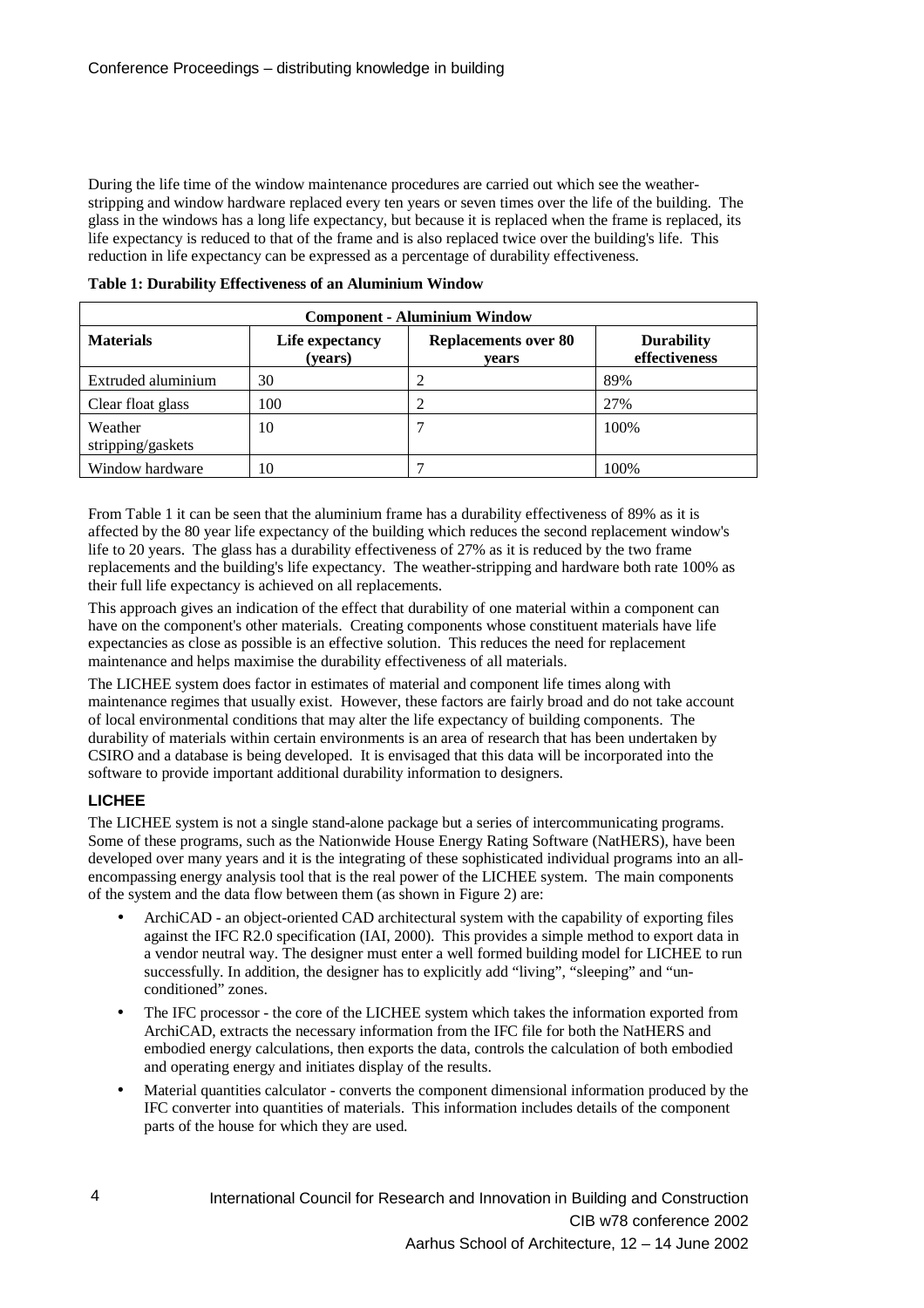- Life cycle energy calculator uses the material quantity information produced by the previous component to calculate the lifetime embodied energy,  $CO<sub>2</sub>$  and mass amounts. The embodied energy software uses material quantities, along with data on embodied energy coefficients and life times of the various house components. It also uses formula sets that allow conversion of quantities of, for example windows, into quantities of glass, aluminium, etc. All this data is combined to calculate the life time energy required by the house.
- NatHERS Operational energy is calculated using the standard version of the simulation engine along with the building's star rating. It should be noted that the only components of operational energy calculated by this engine are heating and cooling energy requirements, i.e. the amount of energy required to be delivered to or extracted from the space to maintain the thermostat settings. The energy actually consumed by the heating and cooling equipment is estimated from the requirement by dividing by an appropriate efficiency or coefficient of performance. Other energy consumers such as hot water, lights, etc, are not considered by the NatHERS engine.
- Reporting component reads the file produced by the processing programs and produces various tables and graphs, and summary information. It also generates a short printed report.



**Figure 2: Outline of Software Components**

### **Output**

The reporting component of LICHEE provides the following outputs:

- Summary of results,
- Progressive graphs of life cycle energy for material groups, element and materials, in total or individually over the building lifetime,
- Cumulative graph of life cycle energy over the building lifetime,
- Progressive and cumulative tables of life cycle energy for material groups, element and materials, in total or individually over the building lifetime,
- Graphs of the total life cycle embodied energy,  $CO<sub>2</sub>$  and mass by breakdown of material groups, element and materials, and
- Tables of the total life cycle embodied energy,  $CO<sub>2</sub>$  and mass by breakdown of material groups, element and materials.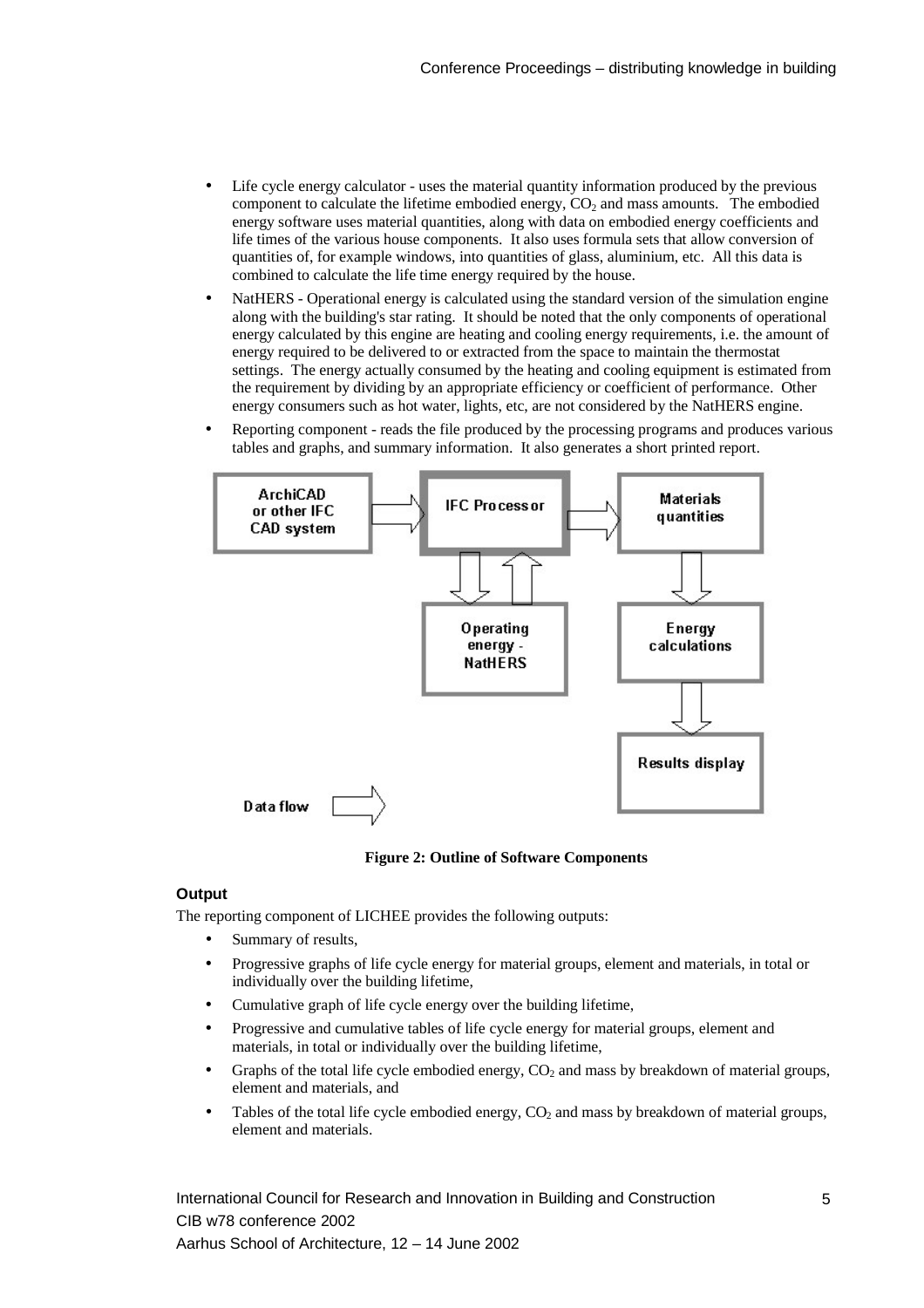Many of the graphs and tables have the facility to click on any material group, element or material to display either the element from which it came or the materials which make up that element. Figure 3 and Figure 4 show examples of the type of graphs that the system is able to produce. Both graphs were produced from a design for a typical brick veneer home.

Figure 3 shows the cumulative annual energy of the house over its designated 60-year lifetime. It is interesting to note that the operating energy (diagonal line) overtakes the embodied energy (horizontal line) of the house after approximately 18 years and over the lifetime of the house the operating energy is more than double the entire embodied energy. Nevertheless, the embodied energy is still a significant contributor to the dwelling's total energy consumption and demonstrates the importance of total lifecycle analysis. The steps in the embodied energy line represent the maintenance and repair cycles of a typical building. The significant jump at around the 32-36 year mark represents a major repair cycle when many significant building components need replacement at the end of their effective life time.



**Figure 3: Cumulative Annual Energy Graph**

Figure 4 shows a detailed graph identifying the contribution of the material groups to the life cycle  $CO<sub>2</sub>$ emissions. Similar results can be displayed for embodied energy or mass by individual materials and building elements.

Figure 4 shows that concrete is the major contributor as a material. This is due to the use of concrete in both the on-ground floor slab of the building and the use of concrete tiles as a roof cladding. The exact breakdown of the material by building element can be displayed in a similar graph by double clicking on the relevant bar in this graph. This ability to "drill down" into the displays is a fundamental need for full and informed assessment by building designers.

Once an analysis is completed the designer can go back to the building design, modify components and assemblies and then perform another analysis. As mentioned above, this ability to perform iterative design quickly and easily is necessary for the widespread use of this type of analytical method.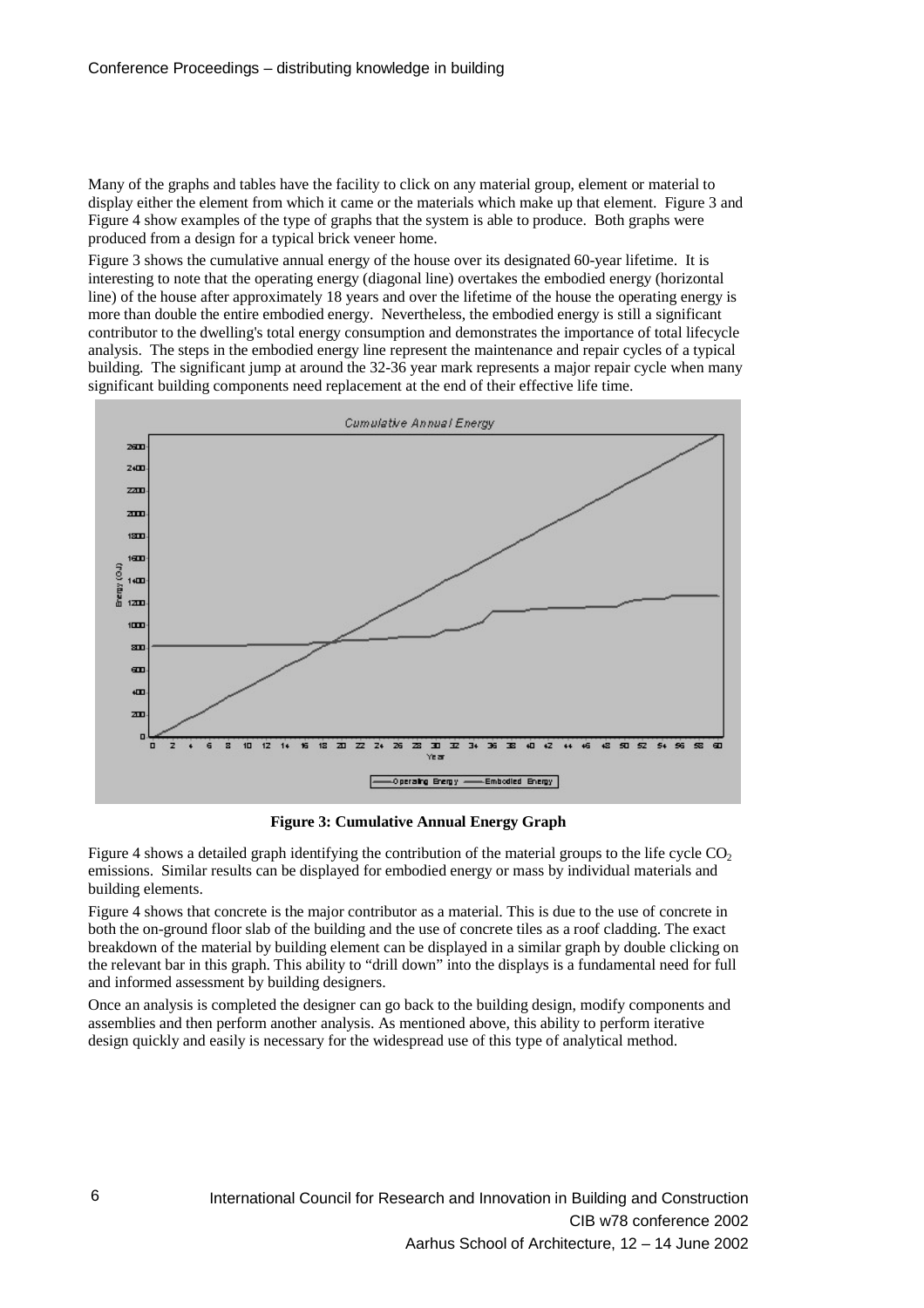

Figure 4:  $CO<sub>2</sub>$  Emissions for Material Groups

## **Future Development**

The LICHEE system is presently restricted to energy calculations for residential buildings. However, it demonstrates the ability to perform analysis calculations from CAD data without the need to re-enter much of the information. Building upon such a system is relatively easy provided the data is available. For example, it is envisaged that the system will be expanded to incorporate a range of environmental considerations and enable a full environmental life cycle assessment to be performed. These could include acidification and nutrification potentials, other greenhouse gases in addition to  $CO<sub>2</sub>$ , ozone depletion, smog, human toxicity such as carcinogens and solid waste.

Improvements in its handling of operating energy aspects are also seen as an important area. These would include:

- Adding the ability to read IFC R2x data (IAI, 2001). This will provide a wider range of choice of architectural CAD systems for input once the IFC R2x extensions become available.
- Selecting the type of heating and cooling system being used, including the option of having none. This would impact on the relative efficiencies for the various systems which is important in determining the energy consumed.
- Selecting the type of hot water system used, which again is important for efficiency.
- Setting the number of occupants in the house and selecting a user profile which determines when the house is occupied. For example, elderly people may be home all day and have a higher thermostat setting, whereas a working couple will be away for much of the day during the weekdays.
- Being able to access and modify the replacement cycle of products and assemblies for embodied energy analysis.
- Operating pollutant emissions related to choice of energy source, mainly electricity or gas.
- Adding a cost analysis component so that cost-benefit analyses can be performed.

### **Conclusion**

The importance of life cycle assessments is increasing within a broad range of industry areas. The ability to quickly and accurately perform such assessments is going to be essential in the years to come. LICHEE

International Council for Research and Innovation in Building and Construction CIB w78 conference 2002 Aarhus School of Architecture, 12 – 14 June 2002